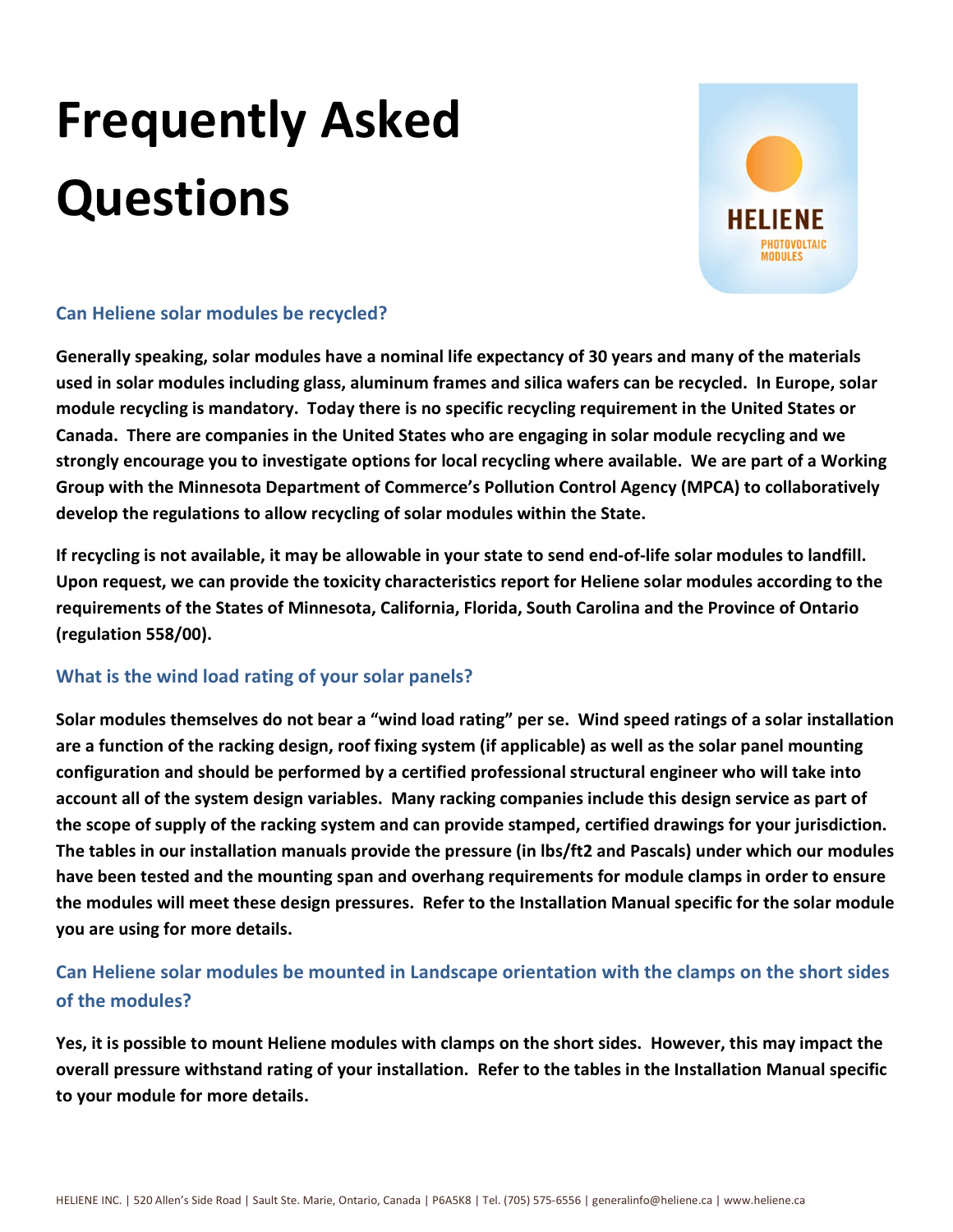# What is PID and is it covered under warranty?

PID is an undesirable effect on of some solar modules especially when used in "floating" arrays with transformerless inverters. The factors for inducing PID include array voltage to ground, high ambient temperature and humidity and most solar modules are exposed to the combination of these factors during their working life. Potential Induced Degradation, as the name implies, can occur when the module's voltage potential and leakage current drive ion mobility within the module between the semiconductor material and other elements of the module (e.g. glass, mount and frame), thus causing the module's power output capacity to degrade, in some cases significantly.

The easiest way to avoid PID damage to the panel is to choose a solar panel that has PID resistance. The choice of glass, encapsulation, and diffusion barriers have all been shown to have an impact on PID. Heliene has done extensive testing with a third party to get to a PID datapoint following the IEC 62804 test method (harmonized with CSA C450). We can also report that this brought us to best-in-class category, which is confirmed in the sixth edition "2020 PV Module Reliability Scorecard" from PV EL. That does not imply that there is zero PID risk and in extreme conditions with high humidity and large potential difference (>500Vneg compared to ground) PID could occur. The PID phenomenon is something that only occurs without galvanic isolation (transformerless inverter) and where there is a high potential difference between the DC string and the frame (ground). For this reason, many inverter manufacturers provide some function to either prevent or mitigate by applying an inverse voltage to the array at night for some variable period of time. We recommend you consult with your inverter manufacturer to find out if this feature is available and for a recommendation of how to set it.

PID is not currently covered under the terms of Heliene's warranty, because it is highly dependent on the design and environmental conditions and not just the modules themselves.

# How much increase in power output will I gain will I get from using Bifacial solar modules?

Bifacial modules became very popular in part due to import duty exemptions but also because they may provide some incremental energy yield depending on a number of factors. These factors include Abedo of the reflecting surface under the solar modules, module elevation, racking type (fixed or tracking), ground coverage ratio, and back-side shading from the racking structure. These factors are discussed in depth in our Installation Manual for Bifacial modules and depending on the environment where the modules are installed the gain could be lower or higher. It is highly recommended that you utilize a simulation program that has the ability to adjust for these factors such as PVsyst 7.0 or later. However, even with these programs, keep in mind that this is only a simulation and real-world conditions may yield lower energy yield than modeled in a software simulation. NREL published a preliminary study in 2019 that showed incremental yield from bifacial modules under various conditions. You can find the study here:

https://www.nrel.gov/docs/fy19osti/74090.pdf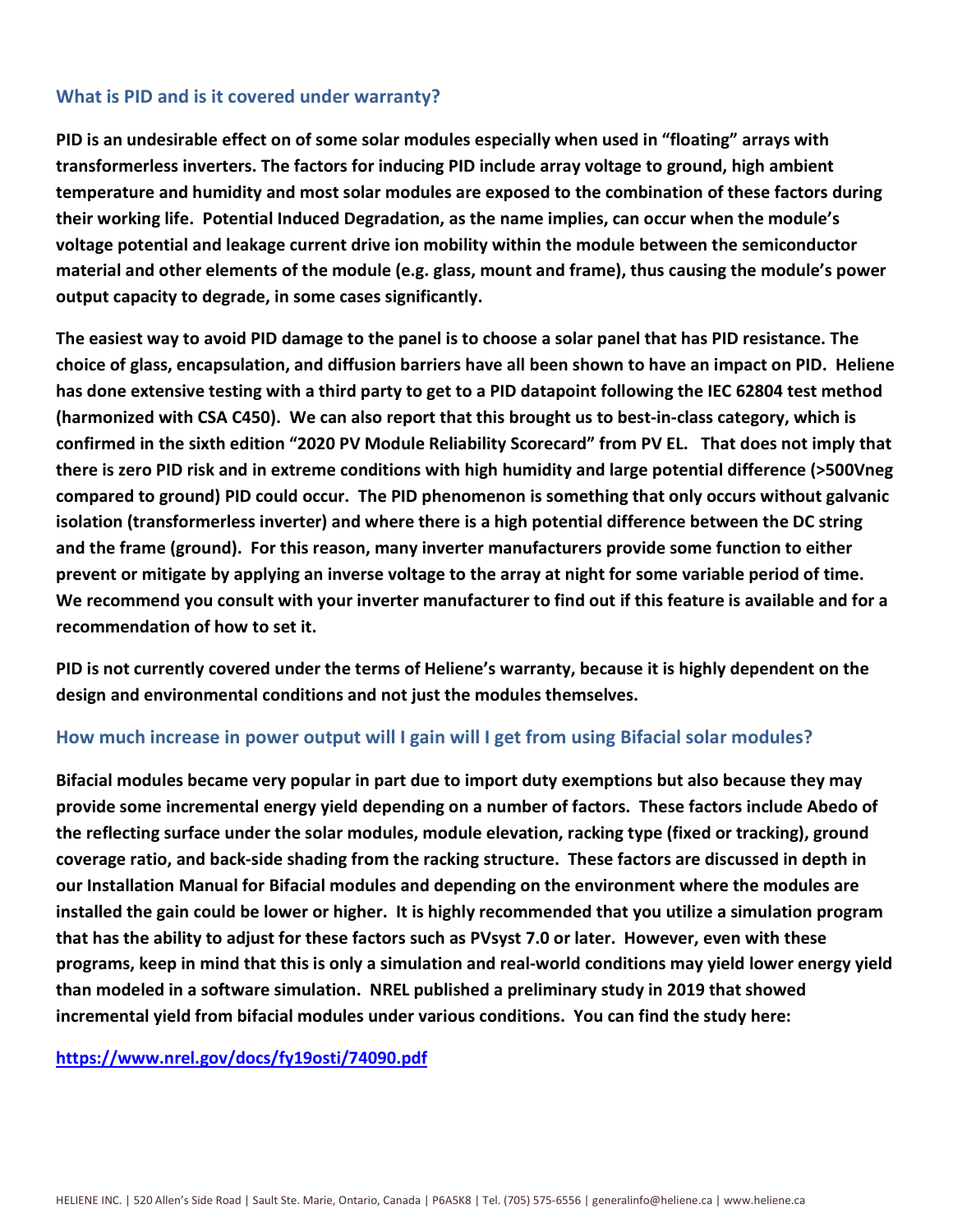# What are PERC solar cells and does Heliene use them?

PERC can stand for either Passivated Emitter and Rear Cell or Passivated Emitter and Rear Contact. At its core, a PERC solar cell is simply a more efficient solar cell, meaning that solar panels built with PERC cells can convert sunlight into usable electricity more easily. Solar panels made from PERC solar cells typically perform better than traditional panels in both low-light conditions and high temperatures. PERC technology boosts efficiency through the addition of a layer to the back of a traditional solar cell, which provides several benefits to the cell's production.

A PERC solar cell is not much different in construction from a typical photovoltaic solar cell. Both types of solar technology use silicon wafers to generate a flow of electrons using incoming solar radiation, and the overall construction of the cell types is very similar. The main difference between PERC cells and typical monocrystalline photovoltaic cells is the integration of a back surface passivation layer, which is a layer of material on the back of the cells that provides three main benefits that boost cell efficiency: reflection of light back through the cell, reduced electron recombination and reduced heat absorption.

Solar panels built with PERC technology allow for more energy-dense solar installations. This means that you can generate the same amount of energy using fewer PERC solar panels than they would with more standard solar panels. Consequently, by needing fewer solar panels for your installation, your costs can be reduced. Additionally, the fewer panels you need, the more flexibility you have on your roof to position your panels. If suitable roof space is limited, using PERC solar panels or any high-efficiency panel product can make a solar installation capable of the power you need a reality.

Reducing the number of solar panels you need has the added benefit of bringing down the balance-ofsystem (BOS) costs for your solar panel installation. BOS costs are generally any costs involved in solar installation components that are not the solar modules themselves. Land, racking and wiring all factor into your BOS costs, and the fewer panels you need, the fewer complementary components you'll need as well.

Heliene uses PERC cells in all of our solar modules which drives our high efficiencies and power ratings.

## Does the color of the backsheet make a difference in module power output?

Monofacial modules can be manufactured using white or black backsheet materials. White backsheet yields the best power output possible. Black backsheet is used primarily in modules with black aluminum frames for aesthetic reasons and mostly in residential applications. However, black backsheet has approximately 2% higher energy losses meaning that we cannot always get the same maximum module power ratings when using this material.

## Where can I find the PAN File for the Heliene module I am interested in using on my project?

PAN files are available as downloadable ZIP files on the download center of the Heliene website at:

#### https://heliene.com/download-center/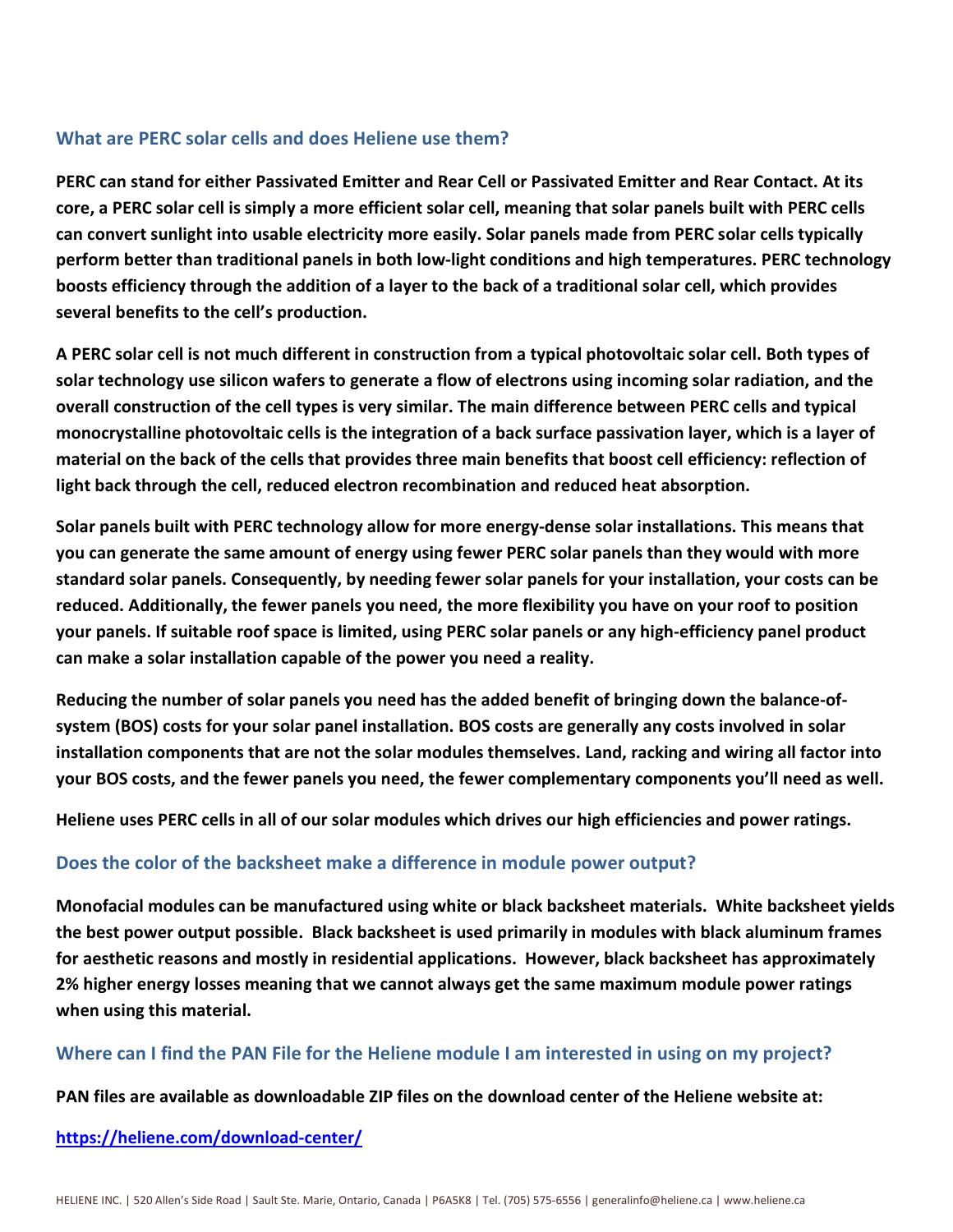Note that the files are provided in ZIP format to allow people who do not have software that can read PAN files to be able to do a direct download. ZIP Files may also be grouped together into product families with multiple PAN files in each ZIP file.

# Are all PV connectors interchangeable? Can I connect different brands of connector together? What brand of connector comes on Heliene solar modules?

While they may seem to fit together, it is not recommended practice to mix and match different manufacturers brands of "MC4" or "MC4 Compatible" connector. There may be dissimilar metals used in different brands that could cause corrosion over time leading to a hot connection or even a fire risk. Heliene uses several different types of MC4 Compatible connectors as standard. Please contact us regarding your order to determine the type we will supply on your modules. Alternately, you can request a specific OEM of connector (eg. genuine Staubli MC4) and this can be provided but it may impact both cost and delivery of your order.

Heliene recommends customer to order some additional connectors at the time of purchasing the modules as they will be needed at the time of installation and connecting with other equiments.

# Are Heliene Modules CEC (California Energy Commission) listed?

At time of writing this FAQ, 113 different models of Heliene solar modules are listed on the CEC database. We are constantly bringing out new modules and going through the CEC testing and approval process. Please check the CEC database at the following link:

## https://www.energy.ca.gov/media/2368

If you don't see the module you are looking for, please contact us at: sales@heliene.com

We will be able to advise you if the module in question is in the process of securing a CEC listing and when that might be completed.

# Can you explain fire ratings? What is the fire rating of Heliene solar modules? Type 1 or 2? Class A or B?

All PV systems permitted after January 1, 2015 in California are required to be tested, listed, and identified with a fire classification per UL 1703. Until recently, fire ratings of rooftop PV systems were determined by the rating of the PV modules as stand alone components. UL 1703 revised the fire classification requirements and now evaluates flammability characteristics of the "PV system" which includes the PV module, roof rack, and the roof itself.

Fire Class actually refers to the building roof fire rarting. Roofs are classified for fire resistance using a scale of A, B, C or unclassified. Class A roofs are the most fire resistant and are frequently required in areas sensitive to wild fires particularly in "Wildland Urban Interfaces" or WUI's. In some cases, entire jurisdictions, like Oakland, California, have mandated all residential structures have class A roofs.

## Class A Roofs: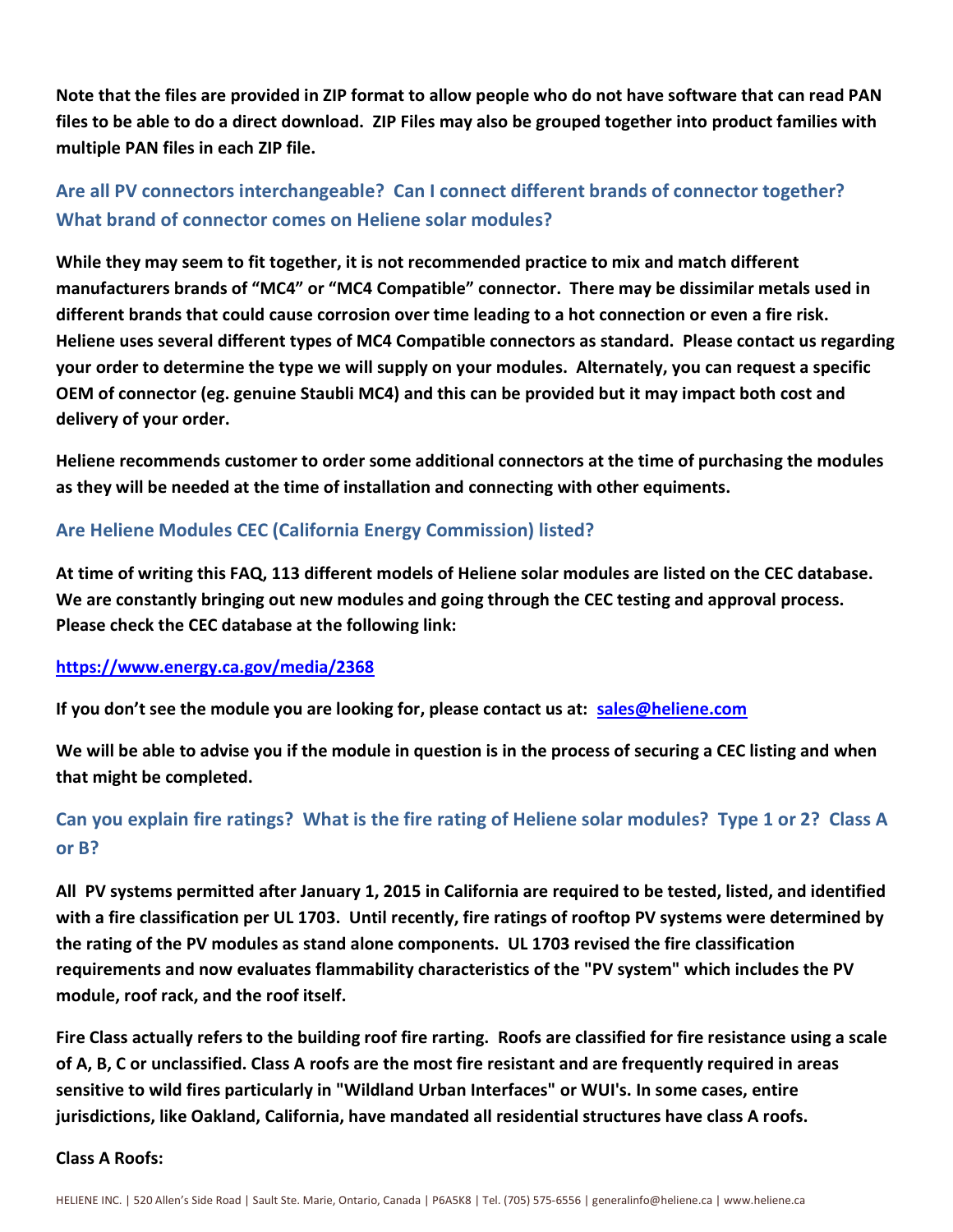Buildings and structures requiring Class A roofs must use PV systems (PV panels with the rack support system) that have been tested, listed and identified with Class A fire classification in accordance with UL 1703.

#### Class B Roofs:

Buildings and structures requiring Class B roofs must use PV systems that have been tested, listed and identified with either a Class A or Class B fire classification in accordance with UL 1703.

## Class C Roofs:

Class C roofs are those that are effective against light fire-test exposure. Class C roof assemblies and roof coverings shall be listed and identified as Class C by an approved testing agency.- Use PV systems that have been tested and listed for Class A, Class B, or Class C fire rating per the most recent version of UL 1703 (2002 edition with revisions through October 2013)

## Module "Typing" for Fire Classification

To better evaluate a solar PV system for fire performance, an update of the UL1703 was required. The new fire test protocol necessitates the same two fire tests for the module needed for the old UL1703 and borrowed from the roof fire rating standard, UL790: A Spread of Flame Test and a Burning "brand"\* test.

\*a "brand" here is a bundle of kindling of certain specifications

The UL1703 requires up to four tests with the mounting system if the mounting system is designed for steep and low-slope roofs.

- A low-slope roof, commonly referred to as a flat roof, has a slope of 3/12 or less.
- A steep-slope roof also referred to as a pitched roof has a slope of 4/12 or more.

All of these tests bring us to the development of a "module fire type"

The new UL1703 standard introduces the concept of a PV module type, based on four construction parameters and two fire performance parameters. The purpose of this classification is to certify mounting systems without needing to test them with every module.

Fire Performance is categorized by two items (same as old UL1703 test)

- 1) Spread of flame on the top surface of the module; and,
- 2) Burning brand on the top surface of the module.

October 2013 version of UL1703 provided an example of 3 types and defined how types could be created. 2014 version of UL1703 provided a matrix of 15 types based on the permutations of the first three types.